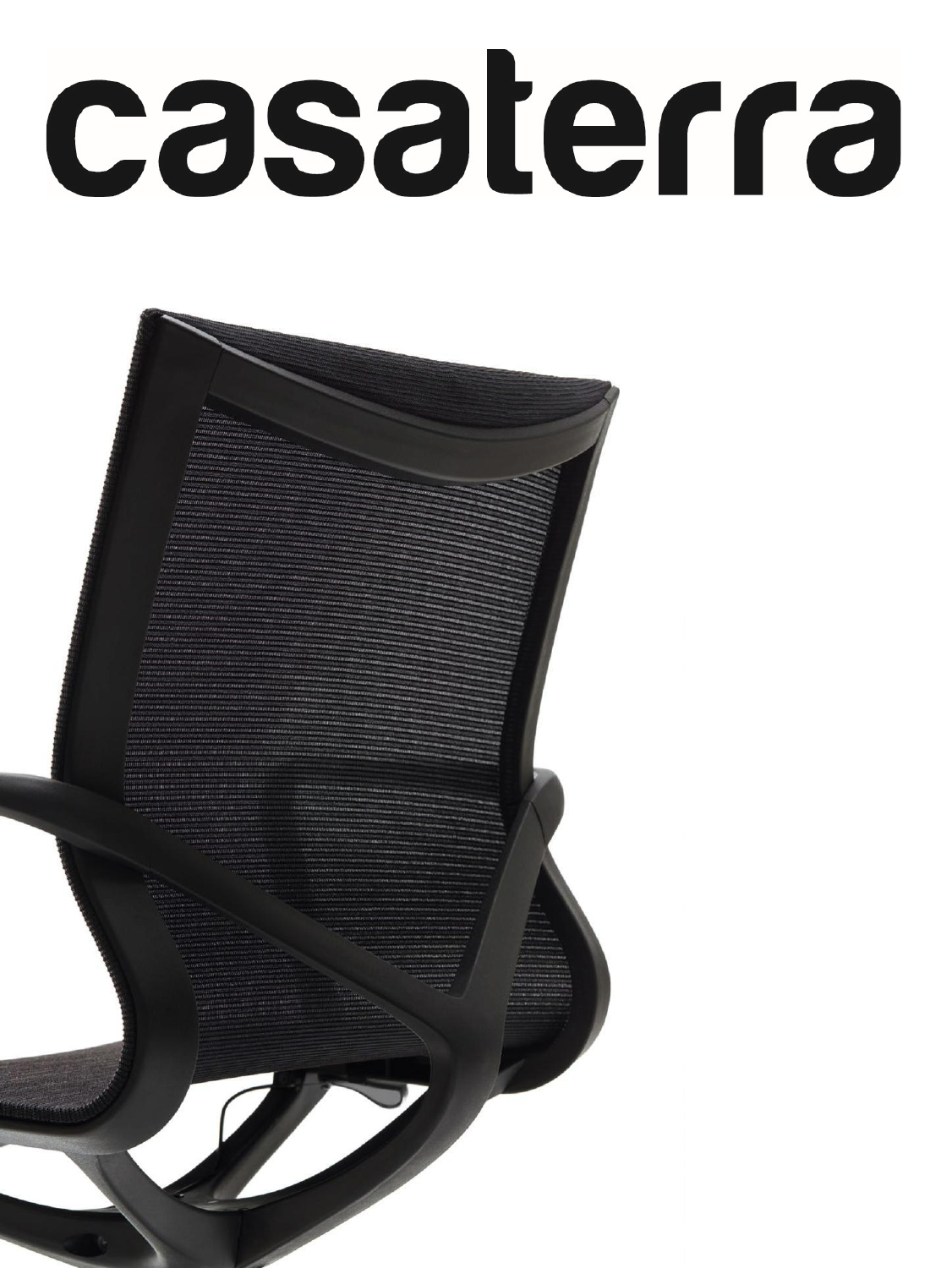## YALTA EXECUTIVE AND GUEST CHAIR

Design by Vaghi R&D

Grazie al suo design distintivo e contemporaneo, al comfort di seduta e alla funzionalità intuitiva, è perfetta per l'ufficio e per l'home office.

- EN A distinctive, contemporary design, comfortable seating and intuitive functionality make it perfect for office areas and home offices as well.
- FR Affichant des lignes modernes et agréables, ce siège se distingue par son grand confort et ses fonctionnalités intuitives. Il s'intègre à merveille dans tous les espaces de bureaux où d'home offices.
- ES Gracias a su diseño diferencial y contemporáneo, su confort y sus funcionalidades intuitivas resulta idónea para la oficina y el home office.



Guarda il video / Watch the video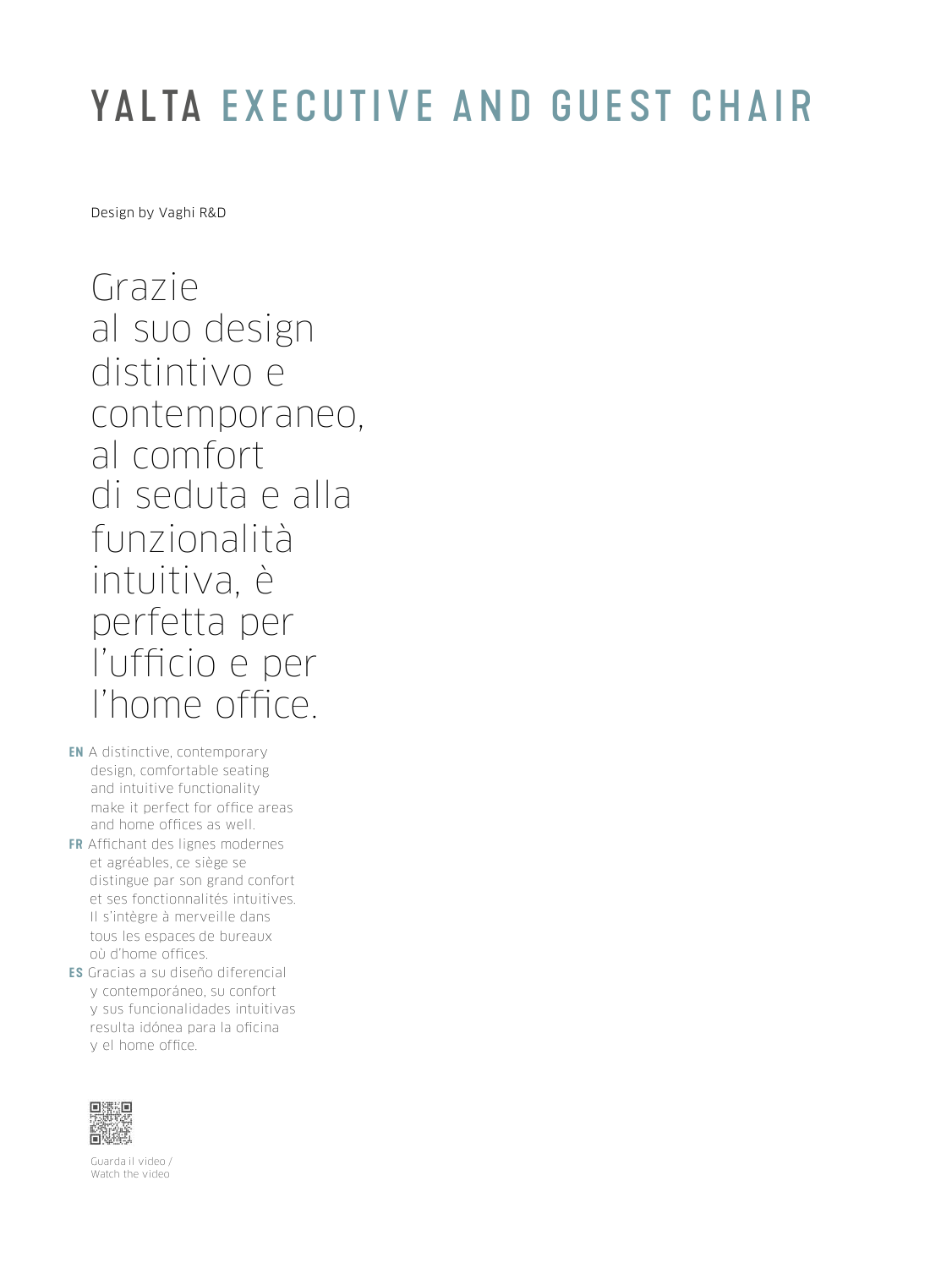#### DIREZIONALI EXECUTIVE YALTA EXECUTIVE AND GUEST CHAIR



Y 2 A 8 L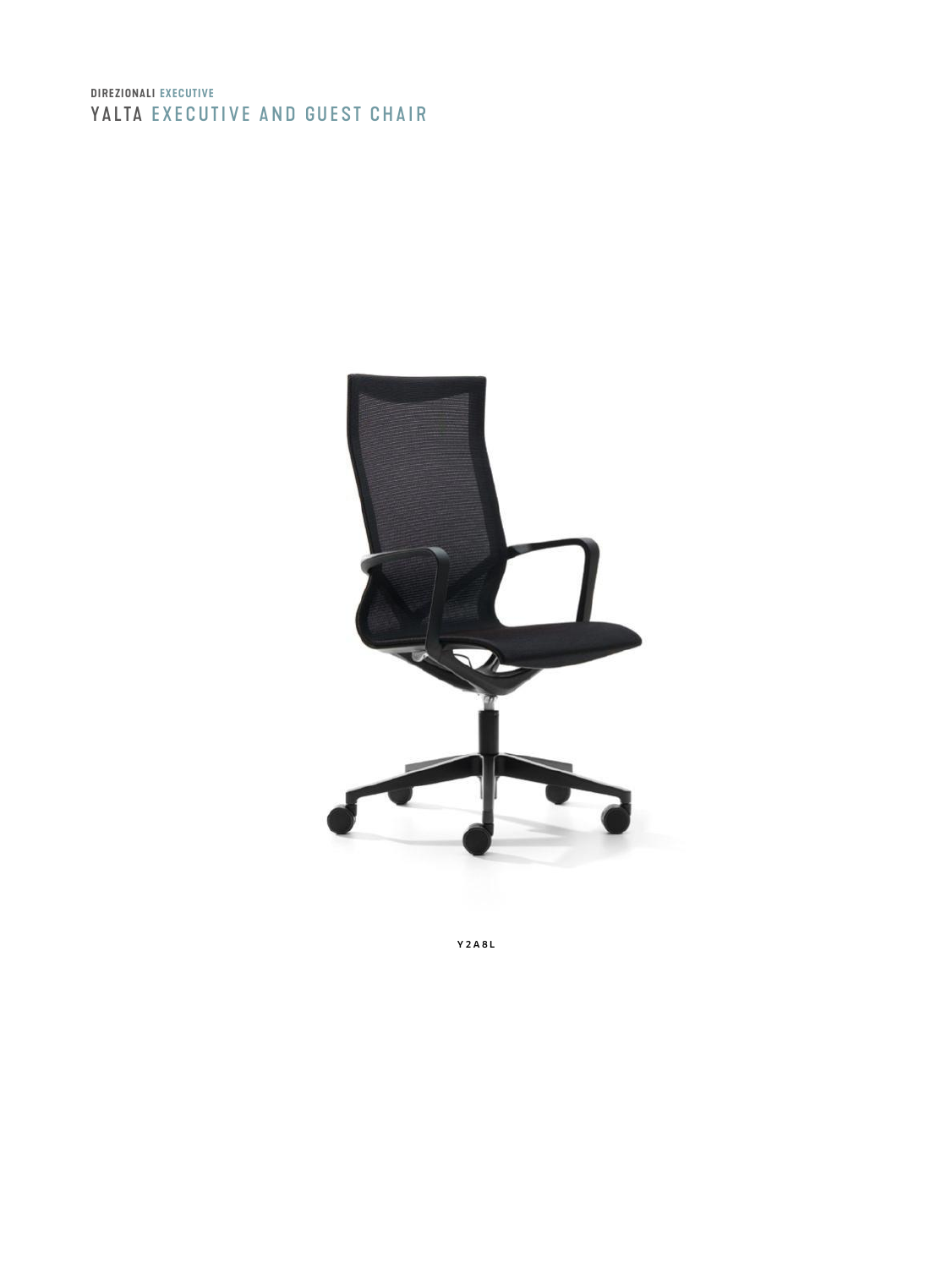

 $Y 1 A 6 X$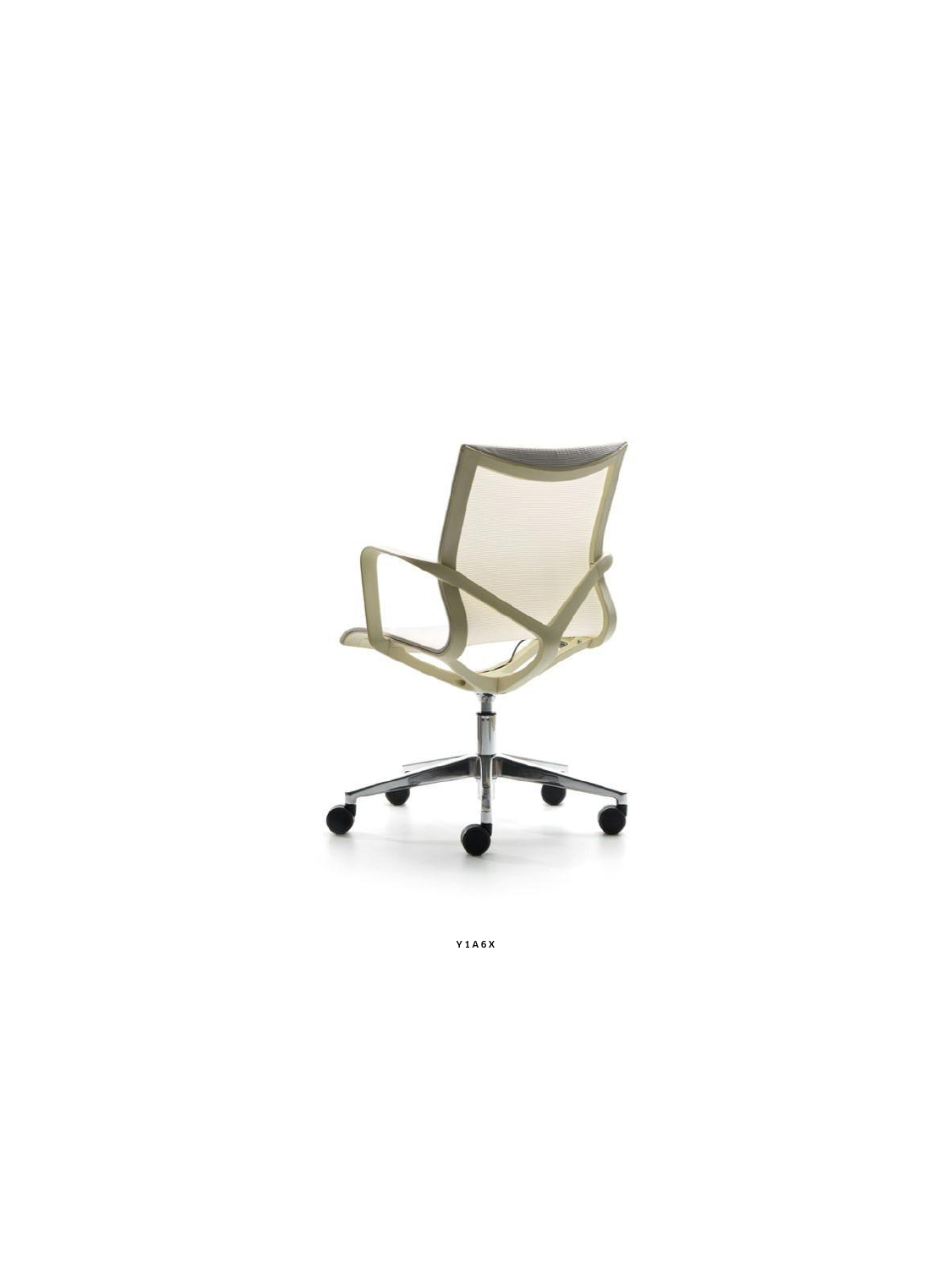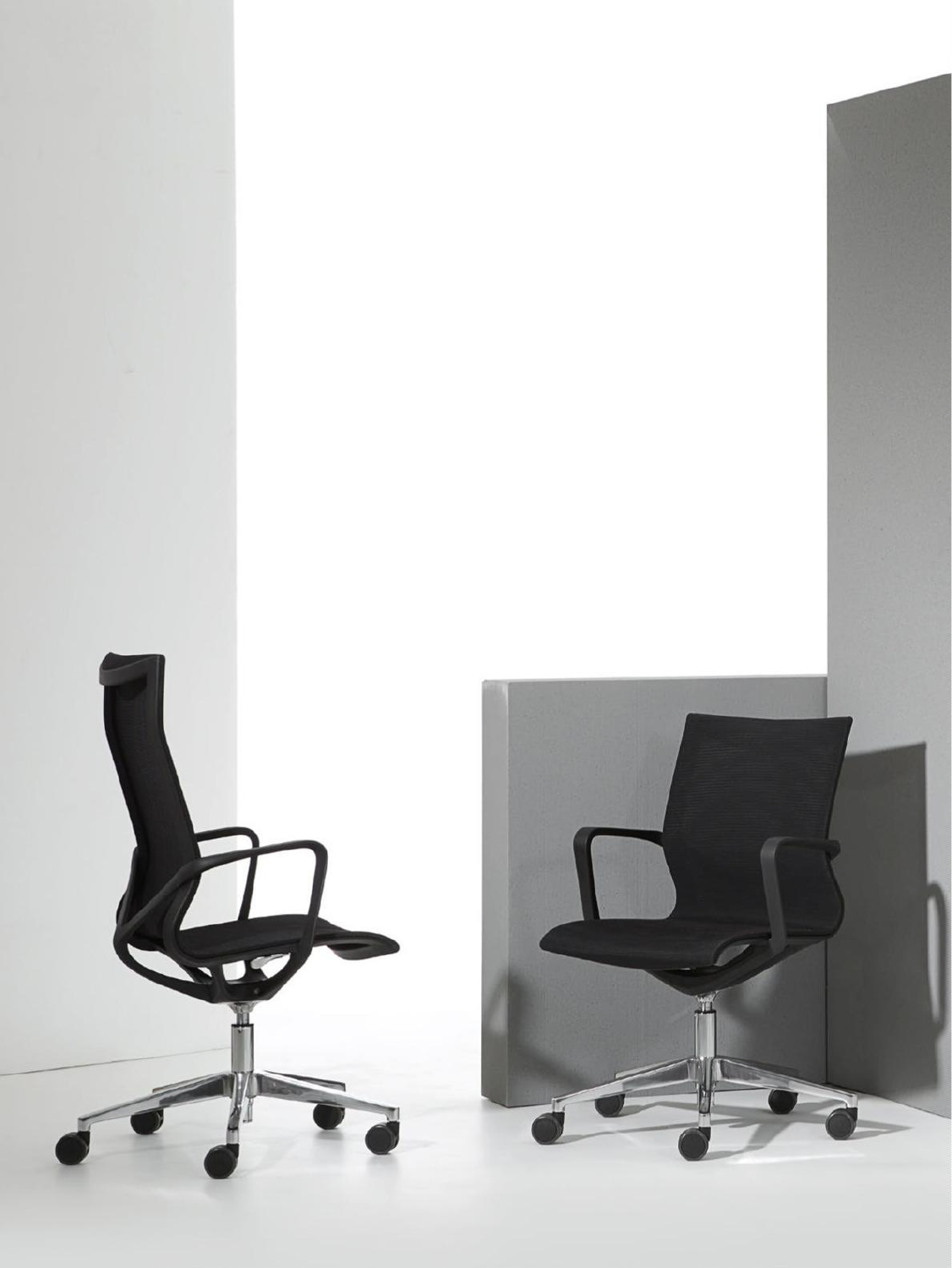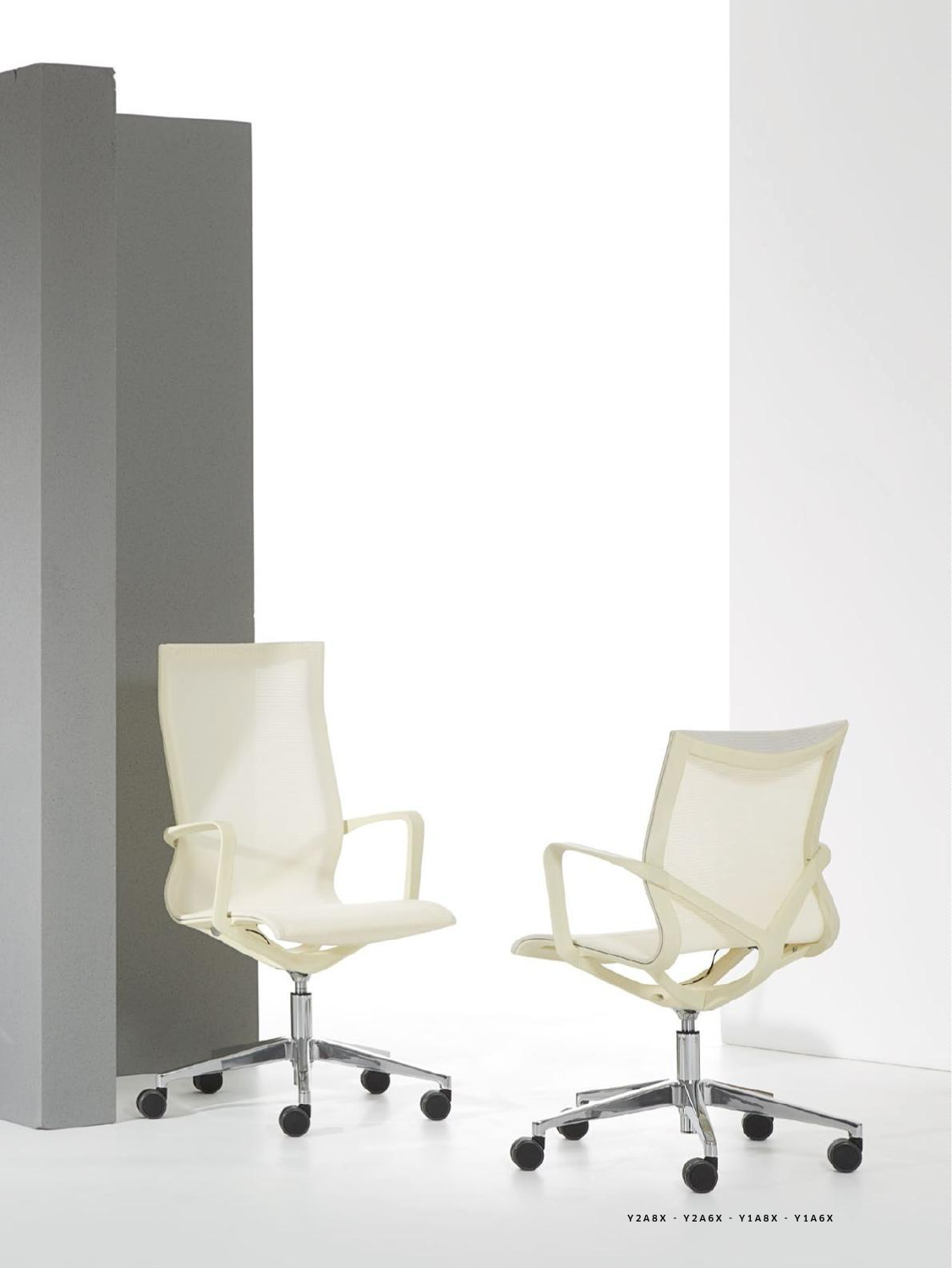PLASTICA NERA, BASE ALLUMINIO NERO BLACK PLASTIC, BLACK ALUMINIUM BASE



Y 2 A 8 L Y 2 A 6 L

PLASTICA BIANCO AVORIO, BASE ALLUMINIO LUCIDO IVORY PLASTIC, POLISHED ALUMINIUM BASE





DIREZIONALI EXECUTIVE YALTA EXECUTIVE AND GUEST CHAIR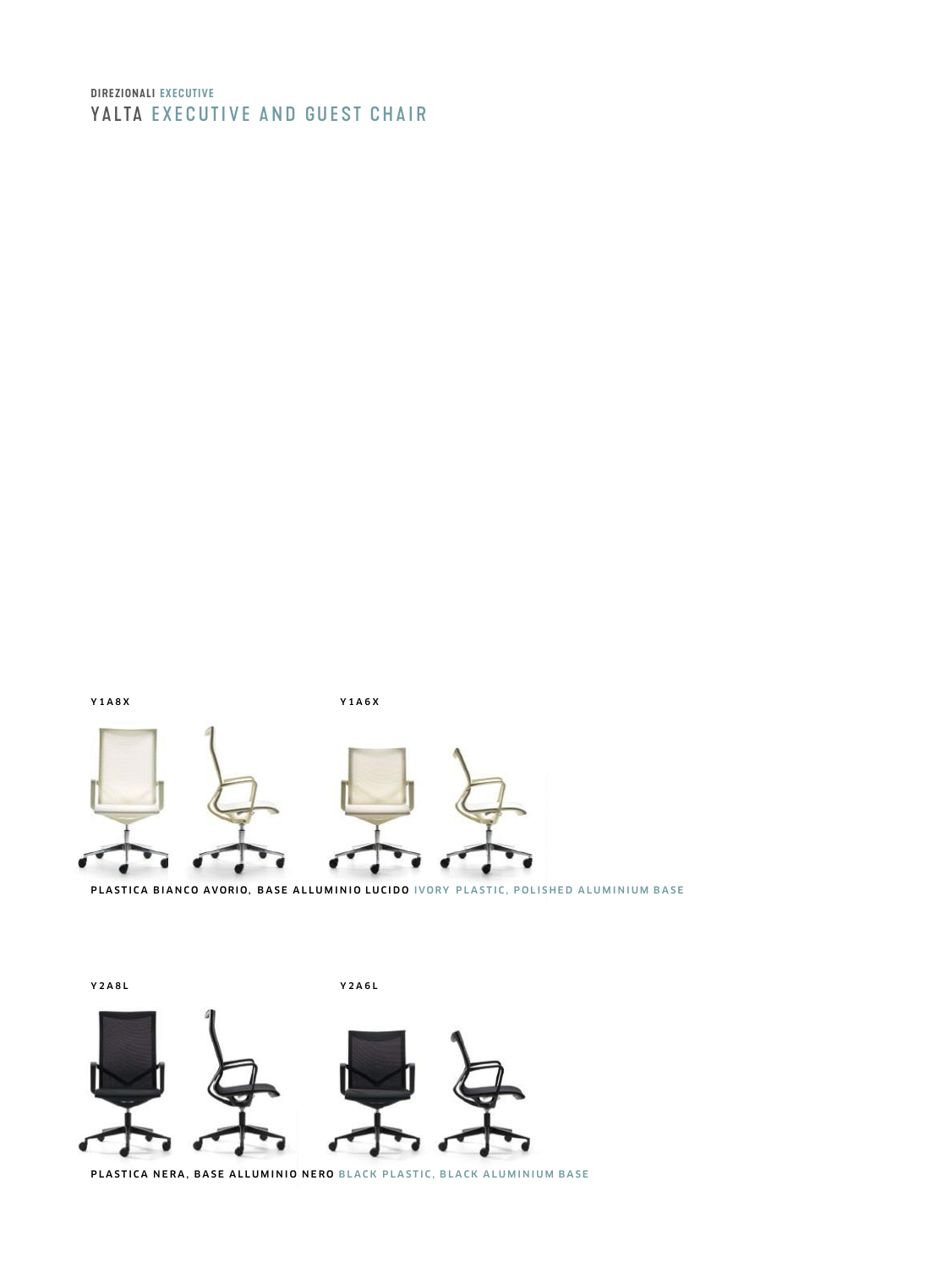#### MODELLI DISPONIBILI AVAILABLE MODELS<br>PARTI IN ALLUMINIO ALUMINIUM PARTS

Plastica bianco avorio Plastique blanc ivoire Plástico blanco marfil

Y 2

Plastica nera Black plastic Plastique noir Plástico negro

### MISURE E VARIANTI SIZES AND VARIANTS in plastica / Plastic / En plastique / En plástico





Y 1 A 6 X - Y 2 A 6 L

#### CERTIFICAZIONI CERTIFICATIONS

EN 1335 Test by CATAS R P

#### DOTAZIONI MECCANICHE MECHANICAL FEATURES

#### FINITURE FINISHES

PARTI METALLICHE METAL PARTS Cromato, verniciato nero / Chromed, black painted / Chrome, verni couleur noir / Cromo, acabado en negro

Lucido, verniciato nero / Polished, black painted / Poli, verni couleur noir / Pulido, acabado en negro Y 1

Ivory plastics **PARTI IN PLASTICA** PLASTIC PARTS Nero o bianco avorio / Black or Ivory / Noir ou Blanc Ivoire / Negro o Blanco marfil

#### ACCESSORI ACCESSORIES

POGGIATESTA HEADREST In rete / Mesh / Maille / De malla

**BRACCIOLI** ARMREST

#### 480 430 430 450 450 BASE GIREVOLE SWIVEL BASE

<sup>480</sup> <sup>430</sup> Alluminio a 5 razze / Aluminium 5 stars / Aluminium 5 branches / Aluminio de 5 radios Poliammide a 5 razze / Polyamide 5 stars / Polyamide 5 branches / Poliamida de 5 radios

#### 680 RIVESTIMENTI COVERINGS





Sedile regolabile in altezza / Height adjustable seat / Siège réglable en hauteur / Asiento regulable en altura

Oscillante armonico / Tilt mechanism / Mécanisme pivotant / Mecanismo oscilante